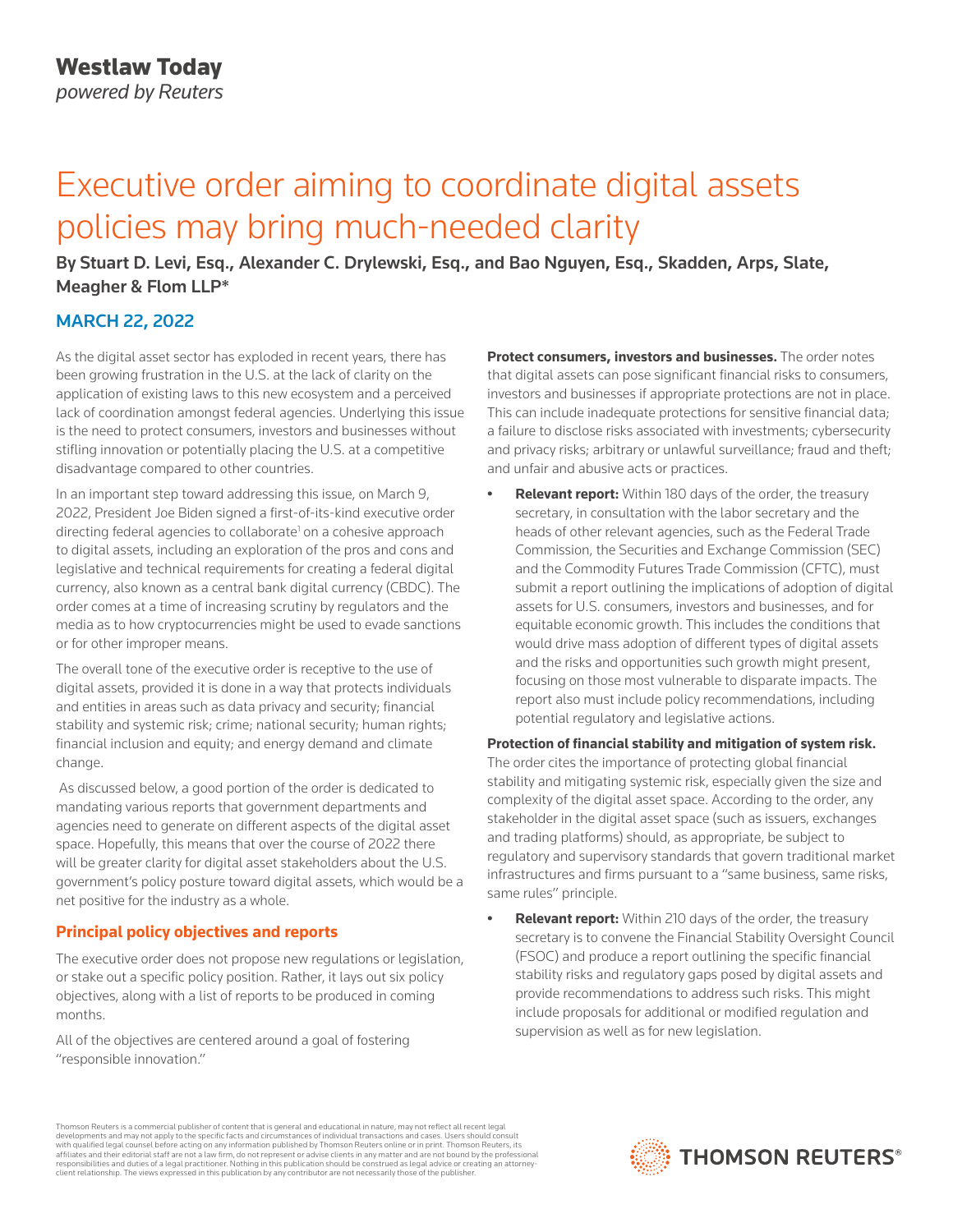**Illicit activity.** The order notes that, without appropriate controls, the relative anonymity afforded by decentralized finance ecosystems and obscured blockchain ledgers could compromise national security and be used to further illegal activity, including money laundering, cybercrime, trafficking operations and terrorism. The order directs agencies to develop plans to counter illicit use of decentralized finance ecosystems, peer-to-peer payments and obscured blockchain ledgers, and to analyze how bad actors are using digital assets.

*The order comes at a time of increasing scrutiny by regulators and the media as to how cryptocurrencies might be used to evade sanctions or for other improper means.*

#### **Relevant reports:**

- Within 120 days of submission of an updated National Strategy for Combating Terrorist and Other Illicit Financing (NSCT), the secretary of the treasury, in consultation with the secretary of commerce, the secretary of homeland security, the director of the Office of Management and Budget, the director of national intelligence and other relevant agencies are to develop an action plan for mitigating the risks associated with illicit activity related to digital assets.
- Within 120 days following completion of updates of the NSCT and three other reports — the National Money Laundering Risk Assessment; the National Terrorist Financing Risk Assessment; and the National Proliferation Financing Risk Assessment the secretary of the treasury is to notify the relevant agencies of any pending, proposed, or prospective rulemakings to address the risks associated with illicit activity related to digital assets.

**U.S. competitiveness.** According to the order, the development of new digital asset technologies can protect U.S. economic interests by ensuring the country remains at the forefront of financial systems and innovation. However, the introduction of new digital assets must also consider the potential impact on the dollar's place as the world's reserve currency, the order states. It says that new developments in this sector are to set the standards that promote democratic values; protect privacy; and respect the rule of law.

**Relevant report:** Within 180 days of the order, the secretary of commerce, in consultation with the secretary of state, the secretary of the treasury and the heads of other relevant agencies, is to establish a framework for enhancing the U.S.'s economic competitiveness related to digital asset technologies.

**Financial inclusion.** The order notes that digital assets could be a tool to expand access to safe, affordable and equitable financial services. The goal is to make domestic and cross-border funds transfers cheaper, faster and more efficient.

**• Relevant report:** Within 180 days of the order, the secretary of the treasury, in consultation with the secretary of state, the attorney general, the secretary of commerce and the heads of other relevant agencies, is to provide a report on the future of money and payment systems. Thirty days after that report, the attorney general, in consultation with the secretary of the treasury and the chairman of the Federal Reserve, is to provide a legislative proposal, based on the report submitted by the secretary of the treasury.

**Financial innovation.** The order aims to ensure the development, design and implementation of digital assets and their ecosystems in a thoughtful manner that weighs various factors including privacy and security concerns. It also considers the mitigation of environmental and climate impacts from cryptocurrency mining.

**• Relevant report:** The director of the Office of Science and Technology Policy and the Environmental Protection Agency have been tasked with drafting a report on the impacts of distributed ledger technology on the climate, including potential measures to mitigate energy usage, within 180 days of the order.

**International coordination.** The order also requires the following reports to be delivered to the president.

- Within 120 days of the order, the secretary of the treasury, in consultation with the secretary of state and the heads of other relevant agencies, is to establish a framework for international engagement with foreign agencies. According to the order, the framework should include global principles and standards for digital assets in a way that promotes consistency with U.S. values and legal requirements.
- Within one year of the establishment of this framework, the secretary of the treasury, in consultation with the secretary of state, the secretary of commerce, the director of the Office of Management and Budget, the administrator of the United States Agency for International Development and the heads of other relevant agencies as appropriate, are to submit a report to the president on priority actions taken under the framework and its effectiveness.
- Within 90 days of the order, the attorney general, in consultation with the secretary of state, the secretary of the treasury and the secretary of homeland security, is to submit a report on how to strengthen international law enforcement cooperation. This report is also to include methods of detecting, investigating and prosecuting criminal activity related to digital assets.

### **Inter-agency cooperation**

Until now, the regulatory response to digital assets in the U.S. has been largely fractured. The order calls for an "unprecedented focus of coordinated action" across relevant government agencies and makes clear that interagency cooperation is needed to develop a comprehensive framework that includes the input of key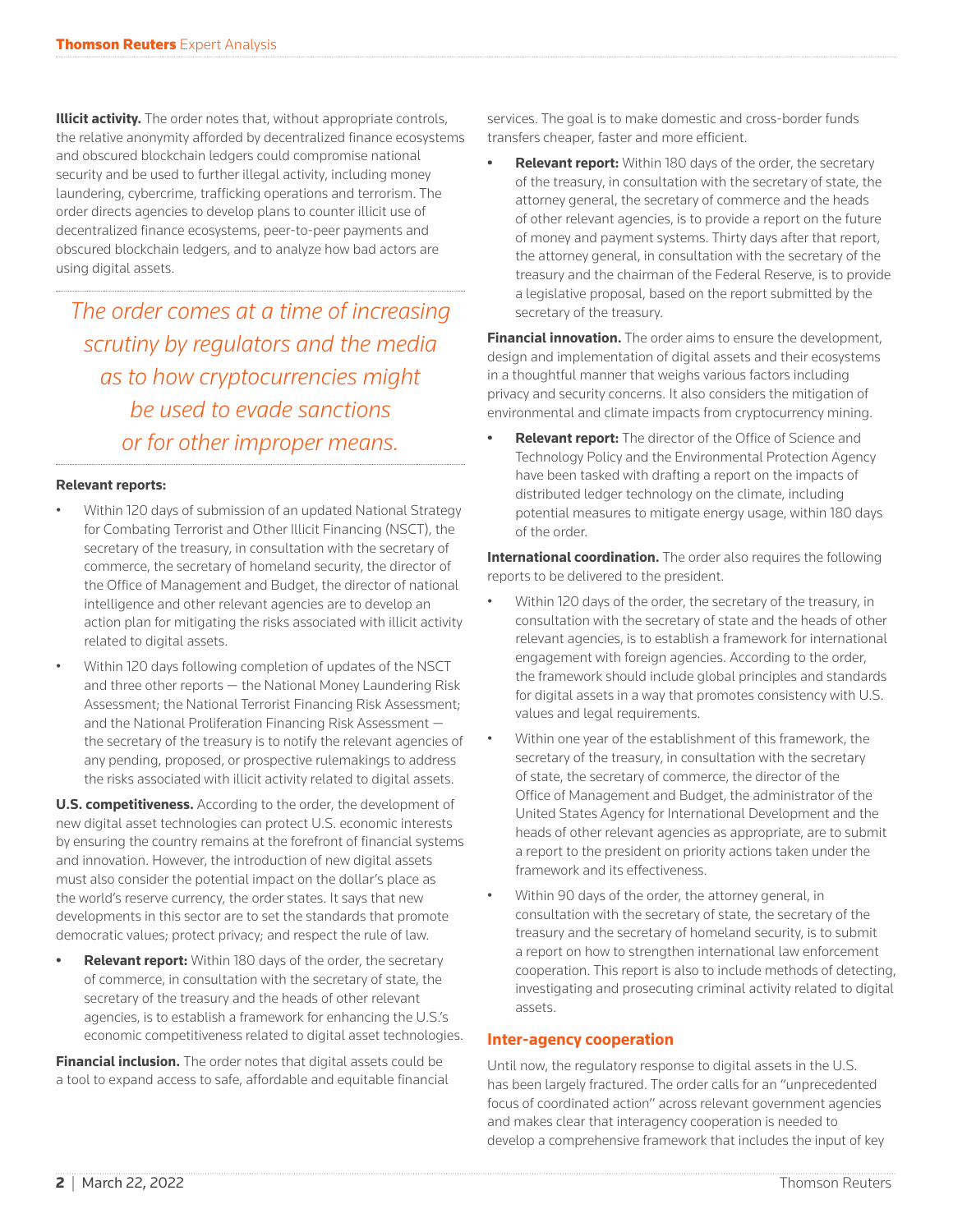policymakers, such as the secretary of state, the secretary of the treasury, the secretary of defense and the attorney general. The "interagency process" described in the order and referred to in that memo includes formations of committees and meeting regularly to review and coordinate implementation of policy decisions.

Notably, the order does not clearly speak to the roles of some agencies that have been involved in the regulation and policy debate around regulation of digital assets, including the SEC, CFTC or the Federal Deposit Insurance Corporation. Thus, while the order offers helpful clarity on the administration's policy objectives, it remains unclear how the regulation and supervision of digital assets will be assigned to and handled by various regulatory agencies.

# **Central bank digital currency**

Coming only a few weeks after a January 20, 2022, discussion paper by the Board of Governors of the Federal Reserve System on the possible benefits and risks of creating a U.S. CBDC, the order directs various departments and agencies to evaluate the feasibility, benefits and risks of issuing a U.S. CBDC, exploring issues such as the relationship between a CBDC and private sector digital assets. Like cash, a CBDC would be a direct liability of the Federal Reserve, but the order notes that private participants could be involved in supporting the infrastructure of such a currency.<sup>2</sup>

*The order does not clearly speak to the roles of some agencies that have been involved in the regulation and policy debate around regulation of digital assets.*

The order highlights the view that the potential creation of a Federal Reserve-issued digital currency would reinforce U.S. leadership in the global financial system and contribute to its economic and technological competitiveness. According to the order, CBDCs could be a potential solution to inefficient and high-cost transactions, especially for cross-border payments, according to the government.

#### **Relevant reports:**

• **Treasury department CBDC report.** Within 180 days, the Treasury Department, in consultation with a number of other government agencies, is to provide a report on the future of money and payment systems, including the risks and benefits of a U.S. CBDC.

- **Director of the office of science and technology policy and chief technology officer CBDC report.** Within 180 days, the director of the Office of Science and Technology Policy and chief technology officer of the United States, in consultation with the secretary of the treasury, the chairman of the Federal Reserve and the heads of other relevant agencies, are to provide a technical evaluation of the infrastructure, capacity and expertise that would be needed at relevant agencies to facilitate a CBDC system. Specifically, the report will cover how a CBDC could impact the provision of government services, such as social safety net programs.
- **Attorney general report.** Within 180 days of the order, the attorney general, in consultation with the secretary of the treasury and the chairman of the Federal Reserve, is to provide an assessment of whether legislative changes would be needed to issue a CBDC.

The order also encourages, but does not require, the chairman of the Federal Reserve to research and report on the optimal form of a CBDC, considering, among other things, how to reduce the costs of future payment systems, and to evaluate the necessary steps for the potential launch of a CBDC.

# **Key takeaways**

- The executive order marks a watershed moment in organizing and establishing a federal strategy toward the regulation of digital assets and signals that the government may consider cryptocurrency as a legitimate and important part of the economy in the future.
- While it is too early for companies in the digital asset sector to take actions based on the order, the reports to be issued later this year may start to provide some much-needed clarity on how different departments and agencies will approach this growing industry.

### **Notes**

1 https://bit.ly/3JobhVv

<sup>2</sup> See our February 4, 2022, alert "The Federal Reserve Weighs Risks and Benefits of a US Central Bank Digital Currency" at https://bit.ly/37IHngE